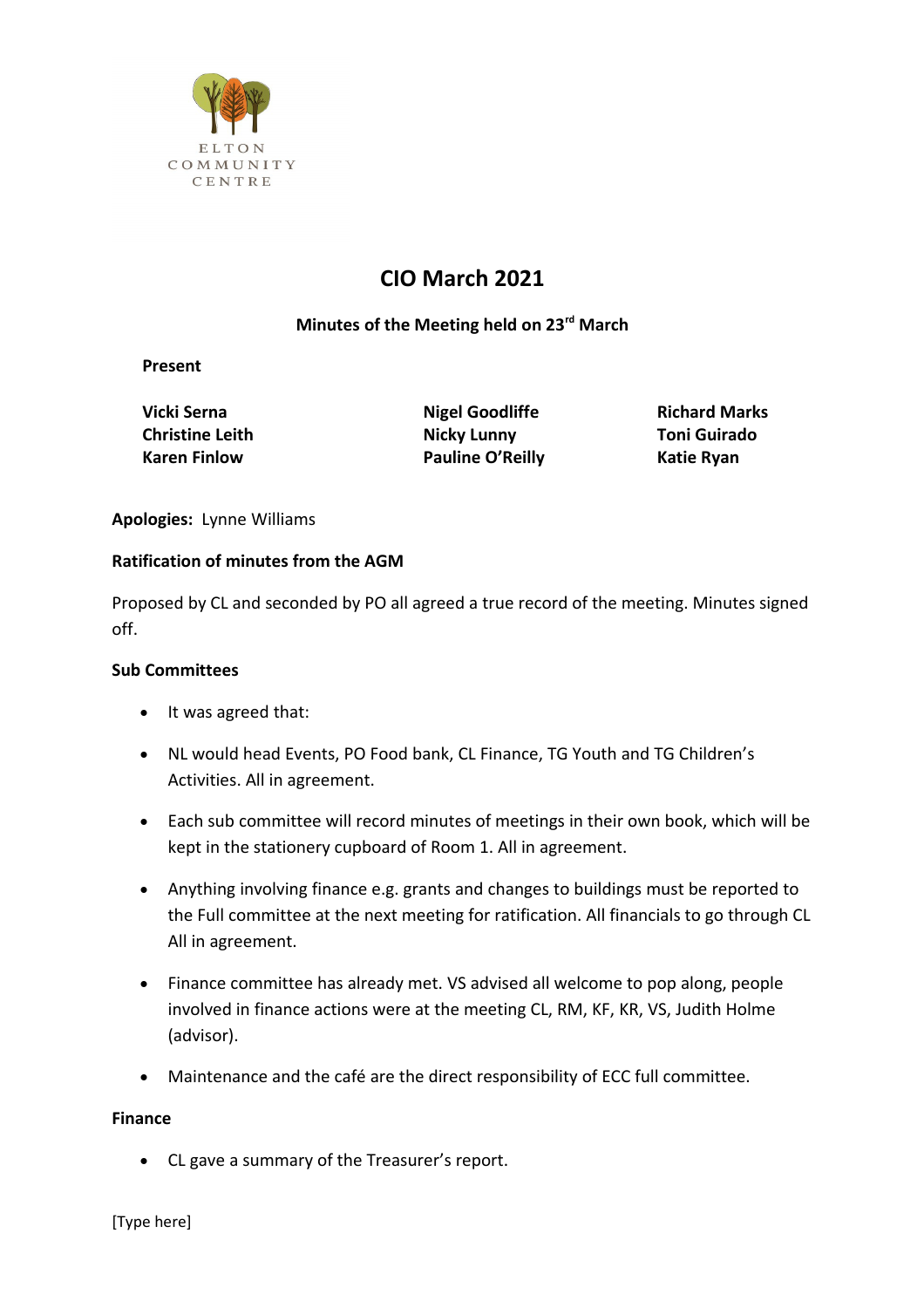

- There is more money than first realised: £313.96 cash in hand and £35,985.18 in the bank, of which £12,472.01 is grant money.
- Treasurer currently keeps £200 cash in hand. VS suggested that CL might need to keep more cash, in case any of the sub committees required more. Of the £313.96, £100 is kept aside for the bar float.
- Floats kept: Youth Hub £100, Café £50, Foodbank £100.
- Finance Docs attached to email and in file.

### **Points raised from first Finance Sub Committee meeting by VS**

- CL is treasurer
- RM is helping with ledgers and bookings, developing debt procedures and looking at necessary contracts for services like gas, electric and bins.
- RM and KF are looking at developing spreadsheets.
- KR is in charge of funding applications.
- CL and Judith Holm looking at forecasting and funding.
- Judith Holm has taken the accounts away to review them.
- It was put to the CIO committee and agreed that the first point of call for small jobs would go to Steve – Electrician, Brad – Plumber and Ian – small buildings works. Large projects will require quotes and grants.
- Toilets need grant, quotes not in yet.
- Roof needs looking at in terms of specialist advice and grant application.
- Protos grant has been applied for.
- From  $1<sup>st</sup>$  April we can apply for a restart grant.
- The Finance Committee have agreed that, given sufficient funds, up to £50 can be spent by a trustee; 3 trustees must ratify up to £200 and larger items over £200 must be put to the CIO committee unless deemed an emergency and then the 3 trustee rule will apply.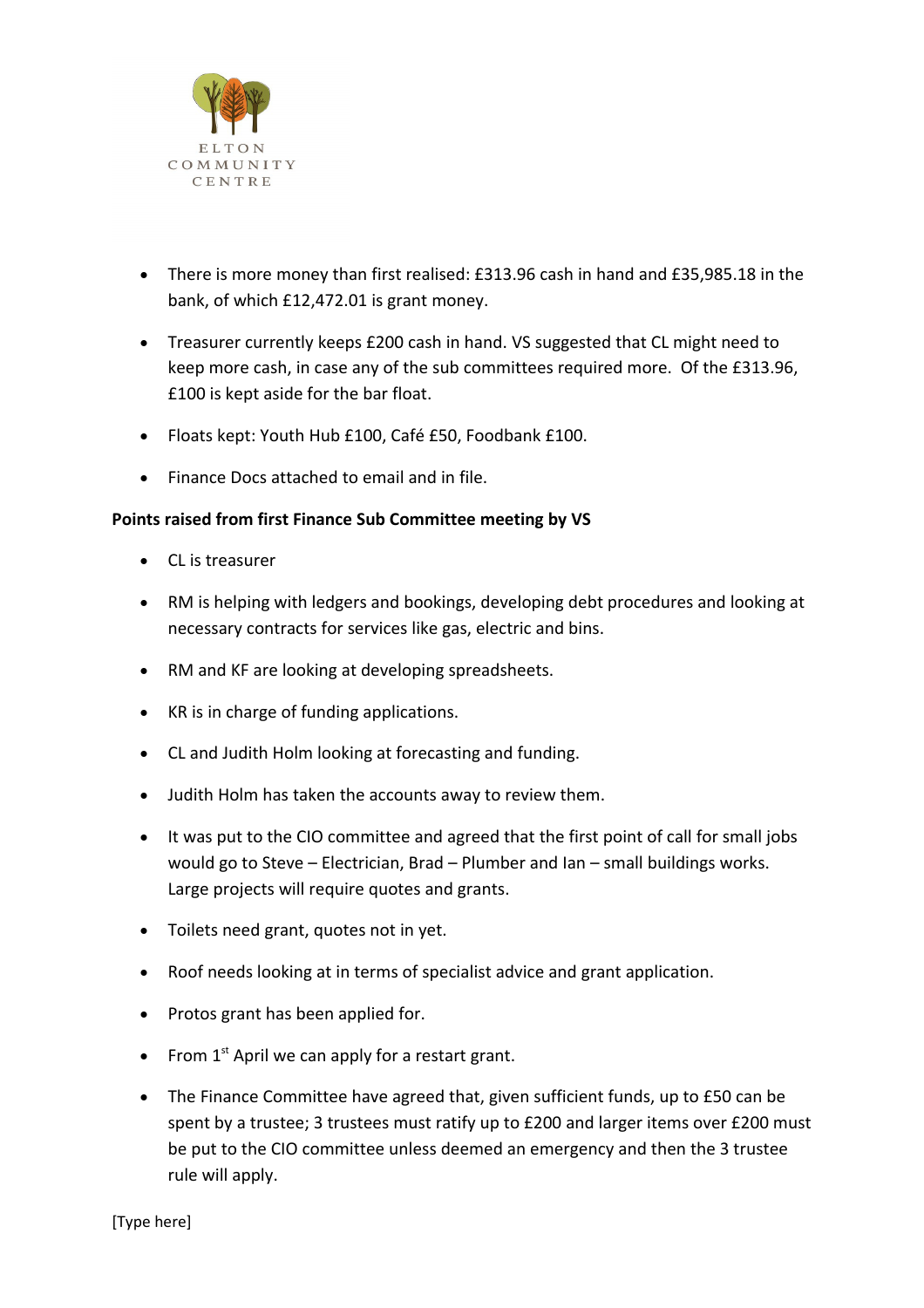

- KR volunteered to look at and ratify all the policy documents that are kept in the stationery cupboard. Diana has produced and updated some and they are now on the website.
- It was agreed that Ian Langton should continue checking and patching the roof every six months. This was last done around Nov 2020.
- It was proposed by CL and agreed that all local hirers could extend the half price room hire for a further six months.
- Nichola Stubbs has booked the café for Sat  $3<sup>rd</sup>$  July. It is a charity event for the Countess. She will sell cakes and ECC will sell tea and coffee. There will be no charge for room hire. KF proposed, All agreed. **ACTION KF**
- KF would like to hand over the bookings in a month's time, we need to find a suitable person. – **ACTION ALL**
- Bar prices need looking at. As a charity, there is a limit on the profit ECC can make, but it could make some money from the bar and events.
- There is currently £4000 sat in the Events Account from the PC this has been ring fenced to protect it for the next big village Event in agreement with the PC.

### **Events**

- PO reported that we were waiting for Graham Heatley to agree to the Easter Dash. It would follow the Christmas route. It will probably take place on Sunday  $4<sup>th</sup>$  April. Eggs are all sorted. NL has made post boxes for competition entries and these will be placed around the village at local shops. There will be a treasure hunt with clues left around the three villages. **Action Events and FB Team**
- Some Easter eggs are being kept for  $11<sup>th</sup>$  April when seed planting will take place outside the Centre. KF suggested that we could sell take away tea and coffee. KR to look for takeaway cups. **Action KR**
- $\bullet$  The first event will be for the volunteers and will be planned for a date after 21st June. We might be able to have two paid bar staff and possibly free food. **Action NL**
- RM has made a bar price spreadsheet. The mark up price needs sorting, possibly in consultation with Sean Crosswaite. To look at bar service and stock. **Action NL/RM**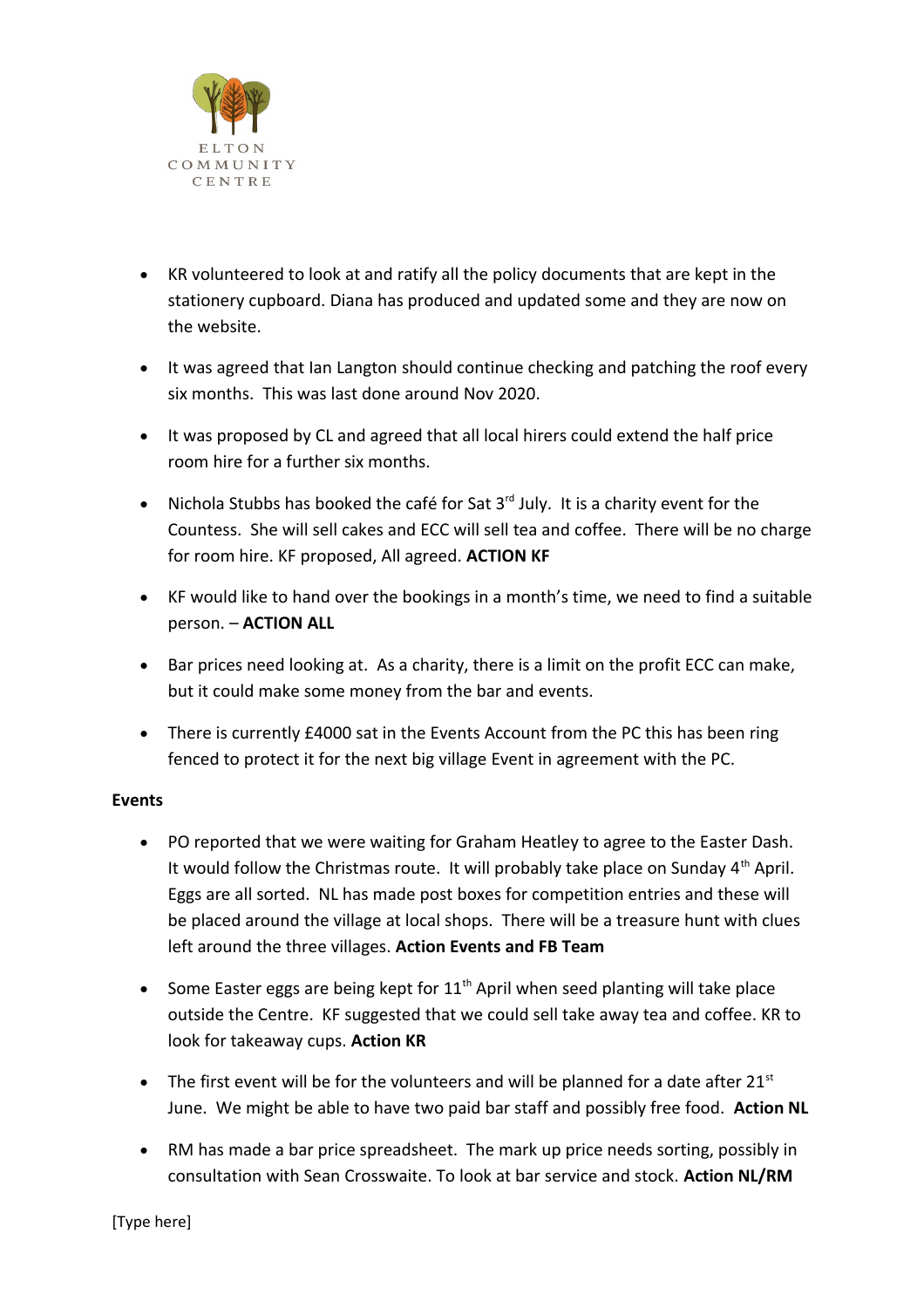

- A welcome back café event, for the residents, would be nice, maybe with a free drink? To discuss with Café staff. **Action VS** call meeting 3rd April.
- The opening of Jubilee Fields was brought up by the PC. VS proposed that we could collaborate with the Scouts to provide food and drink. **Action VS**

### **Children's Activities**

- It was agreed that Toddler Group should fall under TG's role as Youth Hub and Children's Activities Coordinator. The planned opening date for Toddler Group is  $12<sup>th</sup>$ April. We won't be able to open the café but could ask the mothers for donations towards drinks. **Action VS/TG**
- Youth Hub might be able to open after  $17<sup>th</sup>$  May. Six people have shown an interest in becoming a Youth Hub Volunteer. TG has asked them to fill in an application form, if they are still interested. **Action TG**
- TG said that she wanted to run Youth Hub as a separate committee, as she felt that once volunteers and funding were sorted, it would virtually run itself. By contrast, the Homework Club, Saturday activities and Holiday activities needed a lot more development. It was agreed that VS would be part of the Children's Activities Sub Committee, to provide advice re food and grants. VS has applied for a Church Grant which will go towards Youth Hub equipment. The HAF grant opens in May. **Action VS/TG**

### **Foodbank**

- Easter Eggs will be going out in the parcels. PO was hoping to provide food for a complete dinner, including stuffing and chicken. She had asked the Church for a list of OAP who might be feeling particularly low. Jenny was going to take cakes around to them.
- In an attempt to reduce waste, it is hoped we will be able to offer cooking classes and use food up. We have been given 20 slow cookers. **Action PO**

#### **Maintenance**

• Kitchen nearly complete waiting on final fixes.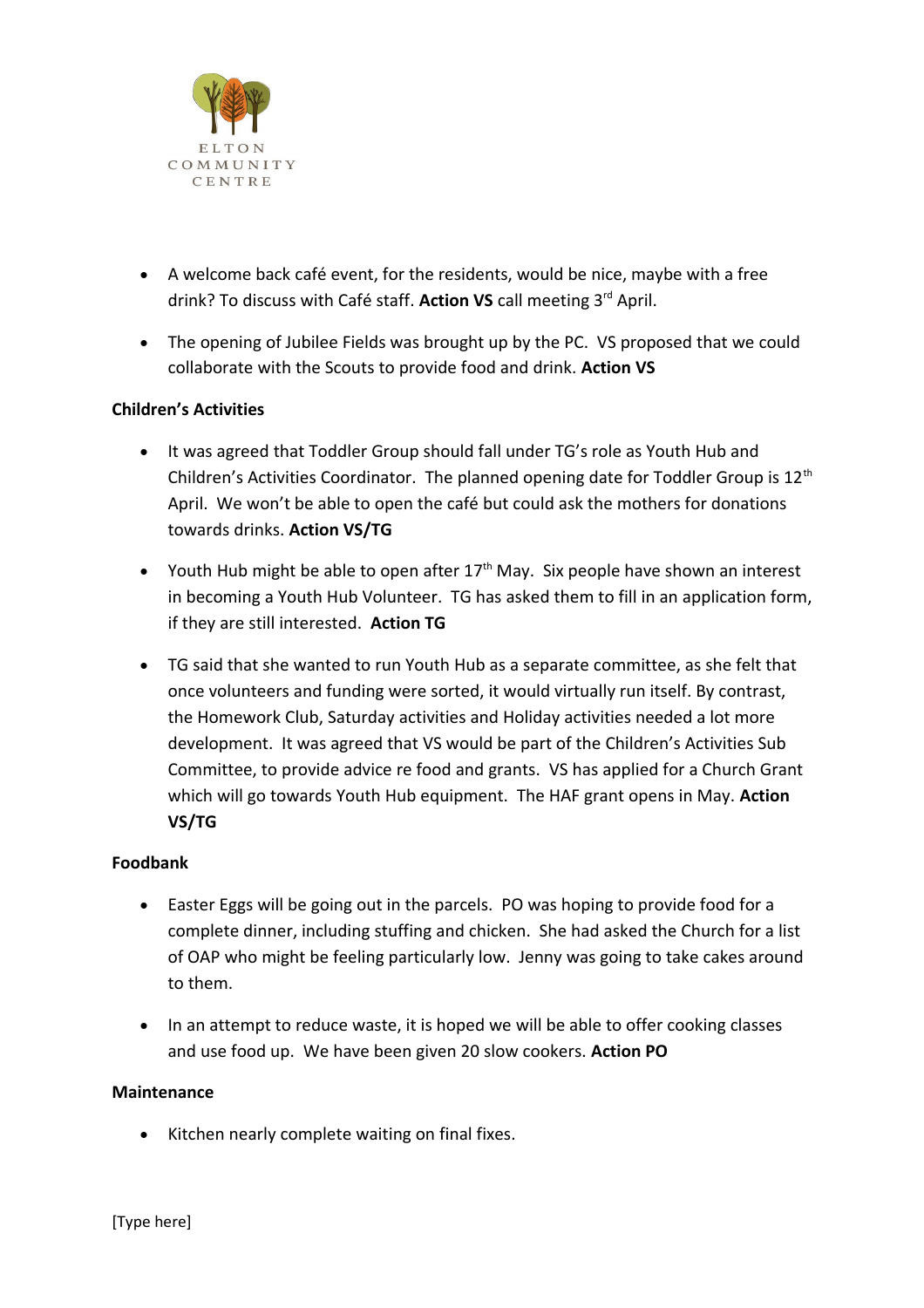

 CCTV cameras have been fitted by RM with the PC. KR is looking into a policy re data: how long we can keep it and who sees it etc. Do we legally need to put up signs?

### **Action KR/RM**

- Sensors are being put into the men's toilets. We are also going to get a grille to go over the drain. **Action VS**
- Folding partitions are fitted and look like they will work very well.
- Need a Maintenance Trustee, someone who can not only do maintenance jobs, but is also organised with paperwork and can organise tradesmen. **Action ALL**
- We have the option of using local community service individuals/teams. PO VS to meet with liaison Thursday.

### **Website and CCTV**

- NG suggested that he input the bookings onto the calendar. It had already been discussed, at the finance meeting, that the bookings should be input directly, which would mean that KF would need login access to the website. It was decided that NG would input all the regular bookings, but that long term, it was preferable for a procedure to be designed where bookings are live. **Action KF/RM/NG/KR**
- Booking forms need amending so that it is clear that hirers must notify us, if they are not able to attend in a particular week. VS to dig out the existing models. **Action VS**
- The website tabs need tidying up. Suggestions made by NG for streamlining. KR will send NG a template to help visualize any changes. **Action KR/NG**
- Andy Canham said the school needs to know about the CCTV, out of courtesy. When policy is adopted KR will contact Kevin Manning to check. **Action KR**

**Bar** 

NL to look at re-stocking of the bar, pricing and draughts. **Action NL/RM**